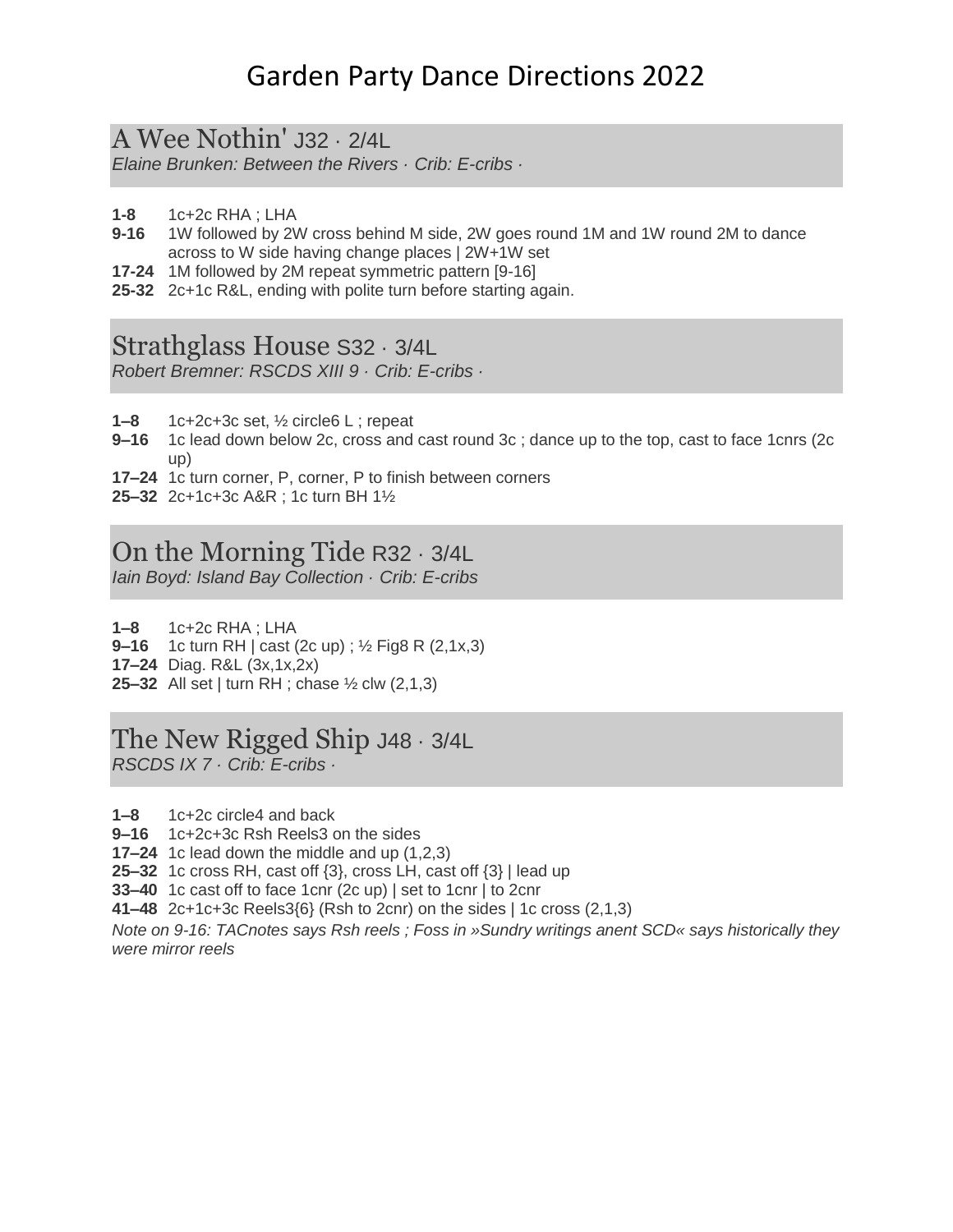# Garden Party Dance Directions 2022

Bruce's Men S32 · 3/3L

*Roy Goldring: The Scotia Suite of Scottish Country Dances · Crib: E-cribs ·* 

**1–8** 1c+2c circle4 L and face down NHJ ; dance between 3c and cast up to (2,1,3)

**9–16** Diagonal R&L (1M down, 1W up) (3x,1,2x)

**17–24** 1c  $\frac{1}{2}$  Fig8 round 1cnr (to 3x,1x,2x); All set | All Turn RH  $\frac{1}{2}$  and face up for

**25–32** 3c+1c+2c Allemande, at end 1c cast off and 3c dance up to (2,3,1)

*This dance is identical to the dance Caerlaverock Castle (Graded&Social 3)*

#### West's Hornpipe R32 · 4/4L

*Five Traditional Scottish Country Dances for 1965 · Crib: E-cribs ·* 

- **1–8** 1c+2c+3c mirror Reels3 on opposite sides (1c cross down, 2c out and up)
- **9–16** Repeat, 1c now to own sides
- **17–24** 1c lead down ; and up to top to face 2c from the middle diagonally
- **25–32** 1c set to 2c | dance to the bottom (2c+3c+4c up) and turn inwards into ; 4c+1c Circle4 L  $(2,3,4,1)$

## The Campbells are coming J32 · 2RR

*RSCDS XXIV 10 · Crib: E-cribs ·* 

*Couple face couple RR*

**1–8** All turn P RH ; all set advancing and join LH with P, the W joining RH | BiL

**9–16** W turn RH ½ into L-Chain (along line of dance), finish in own places

**17–24** R&L, starting RH to opposite couple

**25–32** A&R with the other couple ; advance passing Rsh to meet the next couple.

## Lord Elgin's Reel S32 · 3/4L

*RSCDS XXVI 5 · Crib: E-cribs ·* 

- **1–8** 1M+2W set | turn BH ; 1W+2M repeat
- **9–16** 1c lead down, cross below 2c, cast behind 3c ; lead to the top, cross and cast off to face 1cnrs (2c up)
- **17–24** 1c turn 1cnr RH | pass P Rsh ; turn 2cnr LH | pass P Lsh to finish 1W / 1M between 2c /3c facing down / up
- **25–32** In lines across A{1}&R{1}, repeat {2} ; 1c turn 1¼ BH to (2,1,3)